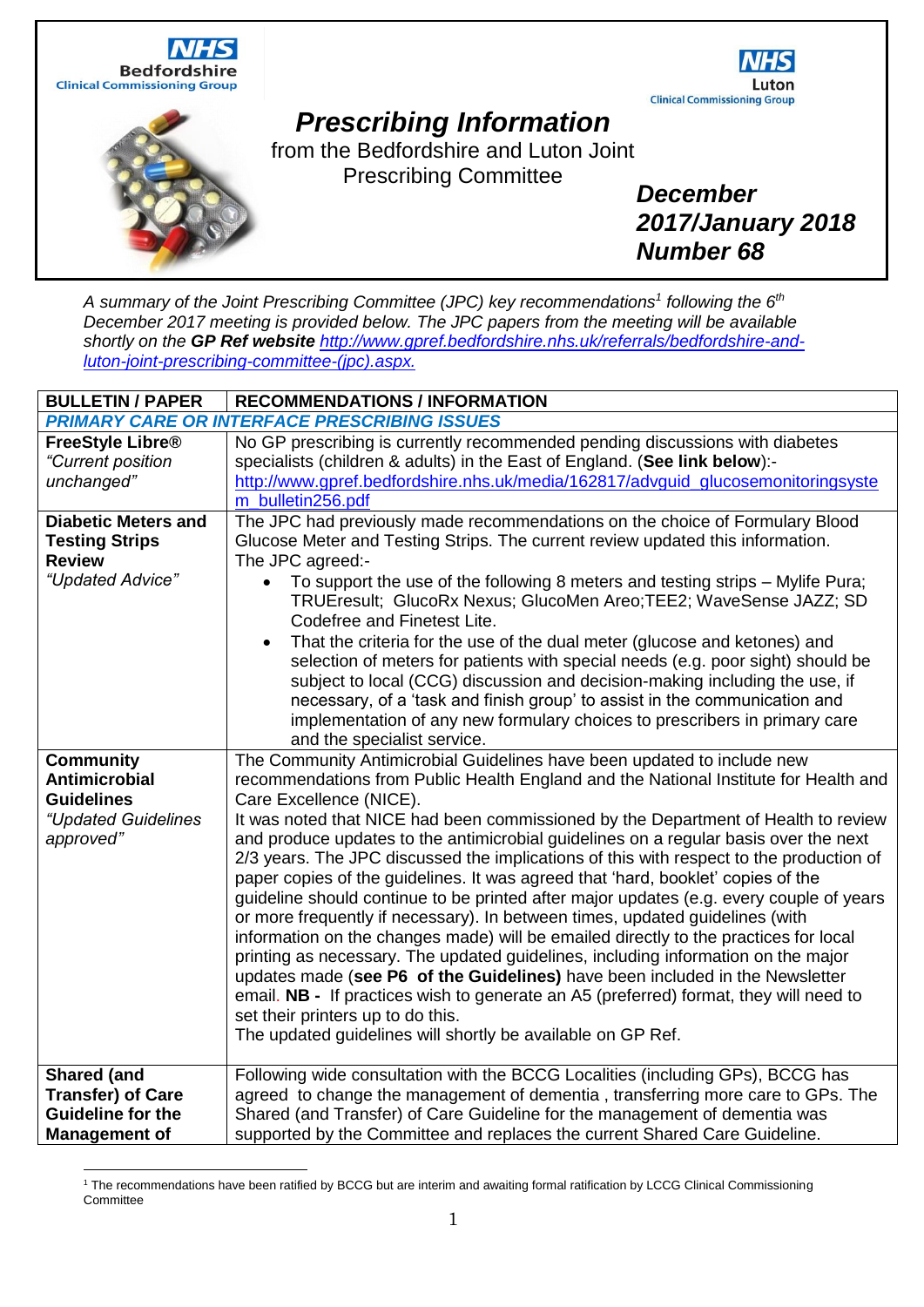| <b>Dementia (BCCG</b><br>ONLY).<br>"Updated Guideline<br>approved"<br><b>Melatonin Shared</b><br><b>Care Guideline</b><br>"New Guideline<br>Approved"<br><b>Shared Care</b><br>Guideline (SCG) -<br><b>Riluzole</b><br>"Updated Guideline | The JPC approved an updated version of this guideline. (See link below)<br>http://www.gpref.bedfordshire.nhs.uk/media/165058/sharedcare_melatoninsc8_final.p<br>df<br>The JPC approved an updated version of this guideline.                                                                                                                                                                                                                                                                                                                                                                                                                                                       |
|-------------------------------------------------------------------------------------------------------------------------------------------------------------------------------------------------------------------------------------------|------------------------------------------------------------------------------------------------------------------------------------------------------------------------------------------------------------------------------------------------------------------------------------------------------------------------------------------------------------------------------------------------------------------------------------------------------------------------------------------------------------------------------------------------------------------------------------------------------------------------------------------------------------------------------------|
| Approved"<br>Opicapone for the<br>treatment of<br><b>Parkinson's Disease</b><br>"Approved for use as<br>an alternative to<br>entacapone in patients<br>who do not respond or<br>are intolerant"                                           | The JPC supported the following recommendations:-<br>The use of opicapone is supported as an adjunctive treatment to<br>$\bullet$<br>levodopa/dopa-decarboxylase inhibitor therapy in adults with Parkinson's<br>disease and end-of-dose motor fluctuations who cannot be stabilised on those<br>combinations.<br>It should be used as a second line agent for those patients who do not respond<br>$\bullet$<br>to or tolerate entacapone.<br>Opicapone treatment must be initiated by a Neurologist who specialises in<br>$\bullet$<br>Parkinson's Disease and may be continued by the GP.<br>An audit of patient outcomes should be presented to the JPC in 12 month's<br>time. |
| Methotrexate use in<br><b>Paediatric Patients</b><br>"No GP Prescribing"                                                                                                                                                                  | The JPC agreed to continue to support no GP prescribing of methotrexate in<br>paediatric patients.                                                                                                                                                                                                                                                                                                                                                                                                                                                                                                                                                                                 |
| <b>Wound Care</b><br><b>Formulary Update</b><br>"Updates approved"                                                                                                                                                                        | The JPC considered the output from the Bedfordshire and Luton Wound Care<br>Formulary Group and agreed to support:-<br>The formulary proposal to change from Flivasorb and Flivasorb Adhesive to<br>$\bullet$<br>KerraMax Care and KerraMax Care adhesive. While this is a slightly more<br>expensive product, it is likely to be cost neutral overall, due to a reduction in<br>dressing changes and nurse time required.<br>The Incontinence dermatitis treatment protocol.<br>$\bullet$<br>The Debrisoft pathway.                                                                                                                                                               |
| <b>Drug Safety Updates</b><br>(DSU) and Patient<br><b>Safety Alerts</b>                                                                                                                                                                   | The MHRA Drug Safety Updates for October and November 2017 were noted by the<br>Committee for information:-                                                                                                                                                                                                                                                                                                                                                                                                                                                                                                                                                                        |
| "Important safety<br>updates"                                                                                                                                                                                                             | October 2017, Drug Safety Update:-<br>https://www.gov.uk/government/uploads/system/uploads/attachment_data/file/655127/<br>DSU-Oct-pdf.pdf<br>Methylprednisolone injectable medicine containing lactose (Solu-Medrone 40)<br>mg): do not use in patients with cows' milk allergy.<br>Gabapentin (Neurontin): risk of severe respiratory depression.<br>$\bullet$<br>Isotretinoin (Roaccutane): rare reports of erectile dysfunction and decreased<br>libido.<br>Clozapine: reminder of potentially fatal risk of intestinal obstruction, faecal<br>impaction, and paralytic ileus.<br>November 2017, Drug Safety Update:-                                                          |
|                                                                                                                                                                                                                                           | https://www.gov.uk/government/uploads/system/uploads/attachment_data/file/662330/                                                                                                                                                                                                                                                                                                                                                                                                                                                                                                                                                                                                  |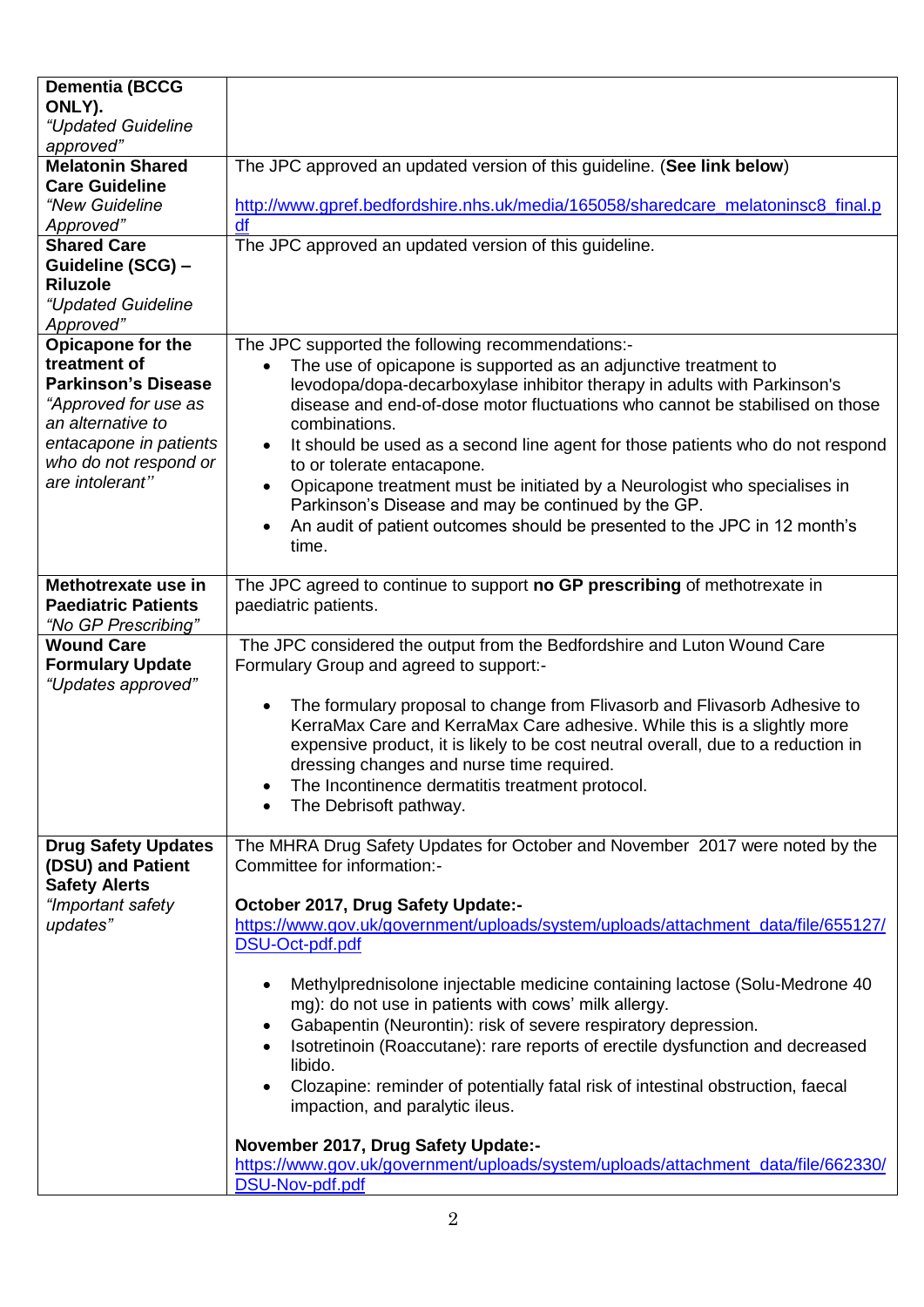|                                                                                                          | Gentamicin: potential for histamine-related adverse drug reactions with some               |  |
|----------------------------------------------------------------------------------------------------------|--------------------------------------------------------------------------------------------|--|
|                                                                                                          | batches.                                                                                   |  |
|                                                                                                          | Quinine: reminder of dose-dependent QT-prolonging effects; updated                         |  |
|                                                                                                          | interactions.                                                                              |  |
|                                                                                                          | Oral tacrolimus products: reminder to prescribe and dispense by brand name                 |  |
|                                                                                                          | only.                                                                                      |  |
|                                                                                                          | Support our second social media campaign for suspected adverse drug                        |  |
|                                                                                                          | reactions.<br>Antiepileptic drugs: updated advice on switching between different           |  |
|                                                                                                          | manufacturers' products.                                                                   |  |
|                                                                                                          | Updates to Public Health England's Green Book chapter on live attenuated                   |  |
|                                                                                                          | vaccines.                                                                                  |  |
|                                                                                                          | <b>SECONDARY CARE PRESCRIBING/COMMISSIONING ISSUES</b>                                     |  |
| <b>Bisphosphate Use in</b>                                                                               | The JPC has recommended that bisphosphates can be used in early breast cancer to           |  |
| <b>Early Breast Cancer</b>                                                                               | prevent disease recurrence (patient criteria for treatment have been agreed with           |  |
|                                                                                                          | Specialists).                                                                              |  |
|                                                                                                          | The CCGs have taken a slightly different approach to the choice of bisphosphonate:-        |  |
|                                                                                                          | BCCG has recommended the use of zoledronic acid injection (4mg every 6 months),            |  |
|                                                                                                          | administered in secondary care, with patients offered oral ibandronic acid (50 mg          |  |
|                                                                                                          | daily) as an alternative in patients who are not suitable for zoledronic acid. (Specialist |  |
|                                                                                                          | to initiate and GP to continue).                                                           |  |
|                                                                                                          | LCCG has recommended oral ibandronic acid as first line choice with zoledronic acid        |  |
|                                                                                                          | second line. (Dosages and recommended prescribing responsibilities are as outlined         |  |
|                                                                                                          | above.)                                                                                    |  |
|                                                                                                          | The recommended duration of therapy is 3 years for either treatment.                       |  |
|                                                                                                          | Recommendations will be reviewed when NICE issues it's Early Breast Cancer                 |  |
|                                                                                                          | Guideline (due July 2018).                                                                 |  |
| <b>Psoriasis Treatment</b>                                                                               | The Psoriasis Treatment Pathway has been updated to include Dimethyl fumarate              |  |
| <b>Pathway</b>                                                                                           | (Skilarence®) which replaces Fumaderm in the pathway and to incorporate                    |  |
| "Pathway updated"                                                                                        | recommendations from the British Association of Dermatologists.                            |  |
| Additional Papers/issues considered by the Committee                                                     |                                                                                            |  |
| <b>Ulipristal for Heavy</b>                                                                              | The Priorities Forum Statement on Heavy Menstrual Bleeding has been updated and            |  |
| <b>Menstrual Bleeding</b>                                                                                | supersedes the JPC Bulletin on ulipristal.                                                 |  |
|                                                                                                          | <b>Link to the BCCG Statement</b>                                                          |  |
|                                                                                                          |                                                                                            |  |
|                                                                                                          | http://www.fundingrequests.cscsu.nhs.uk/wp-content/uploads/2017/11/Guidance-26-            |  |
|                                                                                                          | Heavy-Menstrual-Bleeding-BD-All.pdf                                                        |  |
|                                                                                                          | <b>Link to the LCCG Statement</b>                                                          |  |
|                                                                                                          | https://www.lutonccg.nhs.uk/page/?id=4135                                                  |  |
| <b>NICE Guidance</b>                                                                                     |                                                                                            |  |
|                                                                                                          |                                                                                            |  |
| The Committee noted the following CCG Commissioned Technology Appraisal Guidance for<br>implementation:- |                                                                                            |  |
|                                                                                                          | Tofacitinib for moderate to severe rheumatoid arthritis                                    |  |
| Technology appraisal guidance [TA480] Published date: 11 October 2017                                    |                                                                                            |  |

<https://www.nice.org.uk/guidance/ta480>

Sarilumab for moderate to severe rheumatoid arthritis Technology appraisal guidance [TA485] Published date: 01 November 2017. <https://www.nice.org.uk/guidance/ta485>

Aflibercept for treating choroidal neovascularisation